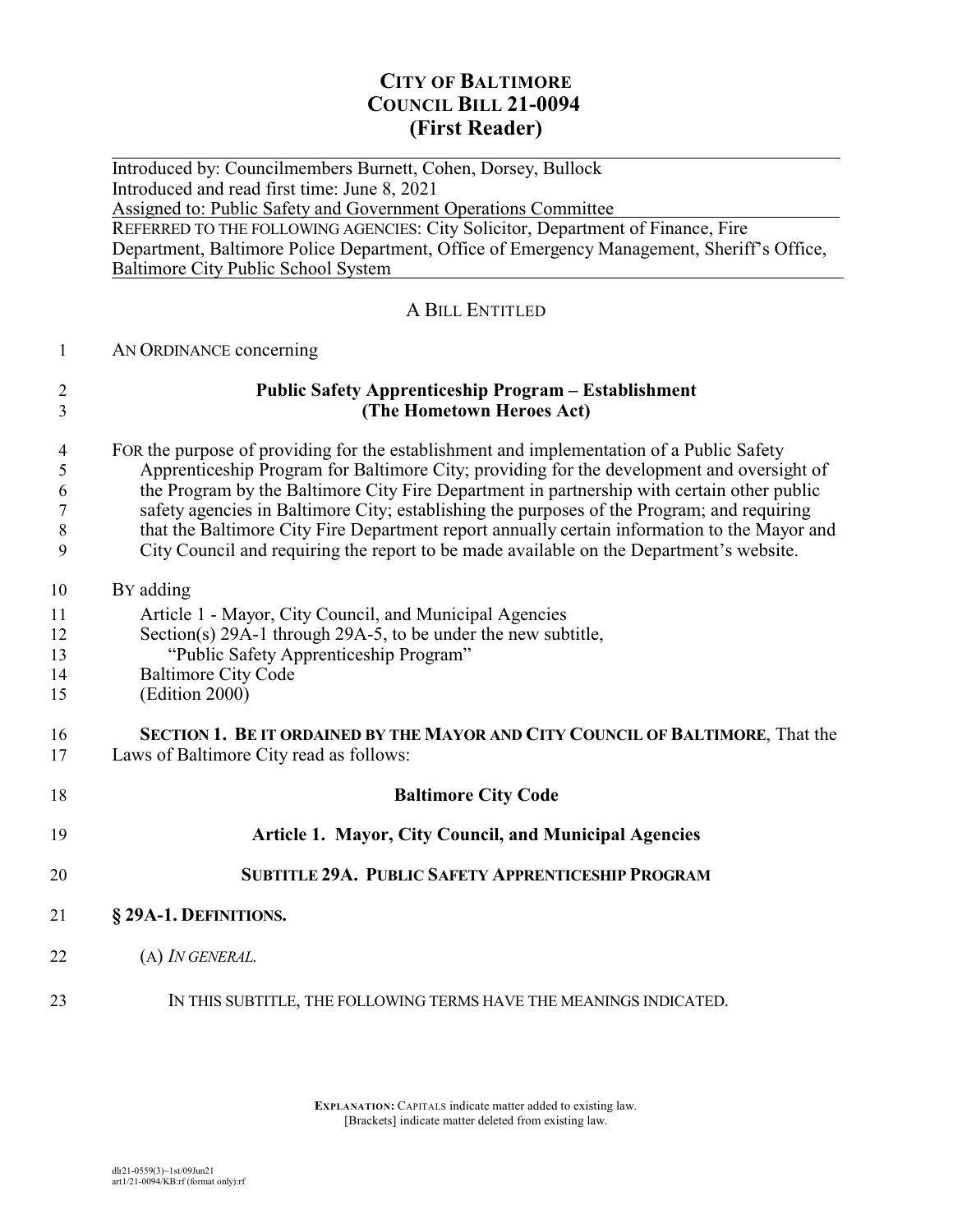| 1        | (B) CADET.                                                                                                            |
|----------|-----------------------------------------------------------------------------------------------------------------------|
| 2        | "CADET" MEANS A PARTICIPANT IN THE PUBLIC SAFETY APPRENTICESHIP PROGRAM WHO:                                          |
| 3<br>4   | (1) HAS BEEN HIRED INTO A SPECIALIZED TRAINING PROGRAM AIMED AT INTRODUCING<br>YOUNG ADULTS TO PUBLIC SAFETY CAREERS; |
| 5<br>6   | (2) HAS BEEN A RESIDENT OF BALTIMORE CITY FOR AT LEAST 2 YEARS PRIOR TO<br>ACCEPTING EMPLOYMENT AS A CADET; AND       |
| 7        | (3) IS AT LEAST 18 BUT NO MORE THAN 21 YEARS OLD.                                                                     |
| 8        | (C) DEPARTMENT.                                                                                                       |
| 9        | "DEPARTMENT" MEANS THE BALTIMORE CITY FIRE DEPARTMENT.                                                                |
| 10       | (D) EXPLORER.                                                                                                         |
| 11<br>12 | "EXPLORER" MEANS A PARTICIPANT IN THE PUBLIC SAFETY APPRENTICESHIP PROGRAM WHO<br>IS:                                 |
| 13       | (1) A BALTIMORE CITY RESIDENT;                                                                                        |
| 14<br>15 | (2) ENROLLED IN A PUBLIC, PUBLIC CHARTER, PRIVATE, OR PAROCHIAL SCHOOL WITHIN<br><b>BALTIMORE CITY; AND</b>           |
| 16       | (3) AT LEAST 11 BUT NO MORE THAN 18 YEARS OLD.                                                                        |
| 17       | (E) PUBLIC SAFETY AGENCY.                                                                                             |
| 18       | "PUBLIC SAFETY AGENCY" MEANS THE FOLLOWING:                                                                           |
| 19       | (1) BALTIMORE CITY FIRE DEPARTMENT;                                                                                   |
| 20       | (2) BALTIMORE CITY POLICE DEPARTMENT;                                                                                 |
| 21       | (3) BALTIMORE CITY OFFICE OF EMERGENCY MANAGEMENT;                                                                    |
| 22       | (4) BALTIMORE CITY SHERIFF'S OFFICE; AND                                                                              |
| 23       | (5) BALTIMORE CITY SCHOOL POLICE.                                                                                     |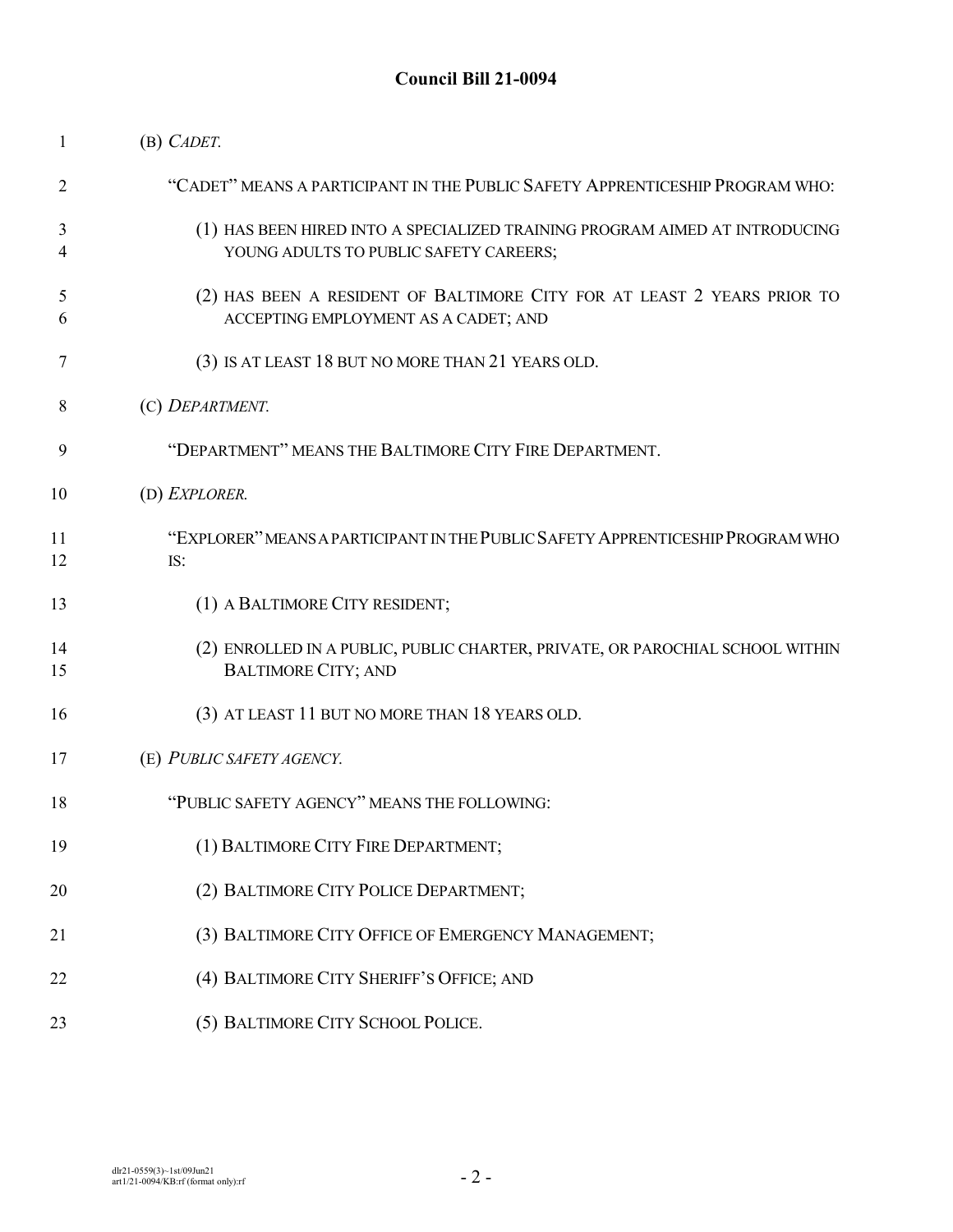- (F) *PUBLIC SAFETY APPRENTICESHIP PROGRAM; PROGRAM.*
- "PUBLIC SAFETY APPRENTICESHIP PROGRAM" OR "PROGRAM" MEANS A PROGRAM FOR RECRUITING, MENTORING, TRAINING, AND HIRING A NEW GENERATION OFBALTIMORECITY YOUTH AND YOUNG ADULTS TO PREPARE THEM FOR CAREERS IN LAW ENFORCEMENT, FIRE SUPPRESSION, EMERGENCY MEDICAL SERVICES, AND EMERGENCY MANAGEMENT.
- (G) *PUBLIC SAFETY CADET POST; CADET POST.*
- "PUBLIC SAFETY CADET POST" OR "CADET POST" MEANS THE BRANCH OF THE PROGRAM THAT ENGAGES PARTICIPANTS WHO ARE AT LEAST 18 BUT NO MORE THAN 21 YEARS OLD.
- (H) *PUBLIC SAFETY EXPLORER POST; EXPLORER POST.*
- "PUBLIC SAFETY EXPLORER POST" OR "EXPLORER POST" MEANS THE BRANCH OF THE PROGRAM THAT ENGAGES PARTICIPANTS WHO ARE AT LEAST 11 BUT NO MORE THAN 18 YEARS OLD.
- (I) *PUBLIC SAFETY INTERNSHIP.*
- "PUBLIC SAFETY INTERNSHIP" MEANS AN 8 TO 10 WEEK PAID SUMMER INTERNSHIP IN A BALTIMORECITY PUBLICSAFETY AGENCY FORPARTICIPANTS IN THEPROGRAMWHO ARE AT LEAST 14 BUT NO MORE THAN 18 YEARS OLD.

#### **§ 29A-2. PROGRAM ESTABLISHMENT.**

- (A) *IN GENERAL.*
- 19 THERE IS A PUBLIC SAFETY APPRENTICESHIP PROGRAM IN BALTIMORE CITY, CONSISTING OF:
- 20 (1) THE PUBLIC SAFETY EXPLORERS POST; AND
- 21 (2) THE PUBLIC SAFETY CADET POST.
- (B) *STAFFING.*
- THE PROGRAM SHALL BE ADMINISTERED BY A PROGRAM COORDINATOR WHO SHALL:
- (1) BE AN EMPLOYEE OF THE DEPARTMENT; AND
- 25 (2) STAFF THE PROGRAM WITH NOLESS THAN 6 UNIFORMED PERSONNEL WHO ARE ACTIVE 26 MEMBERS OF A PUBLIC SAFETY AGENCY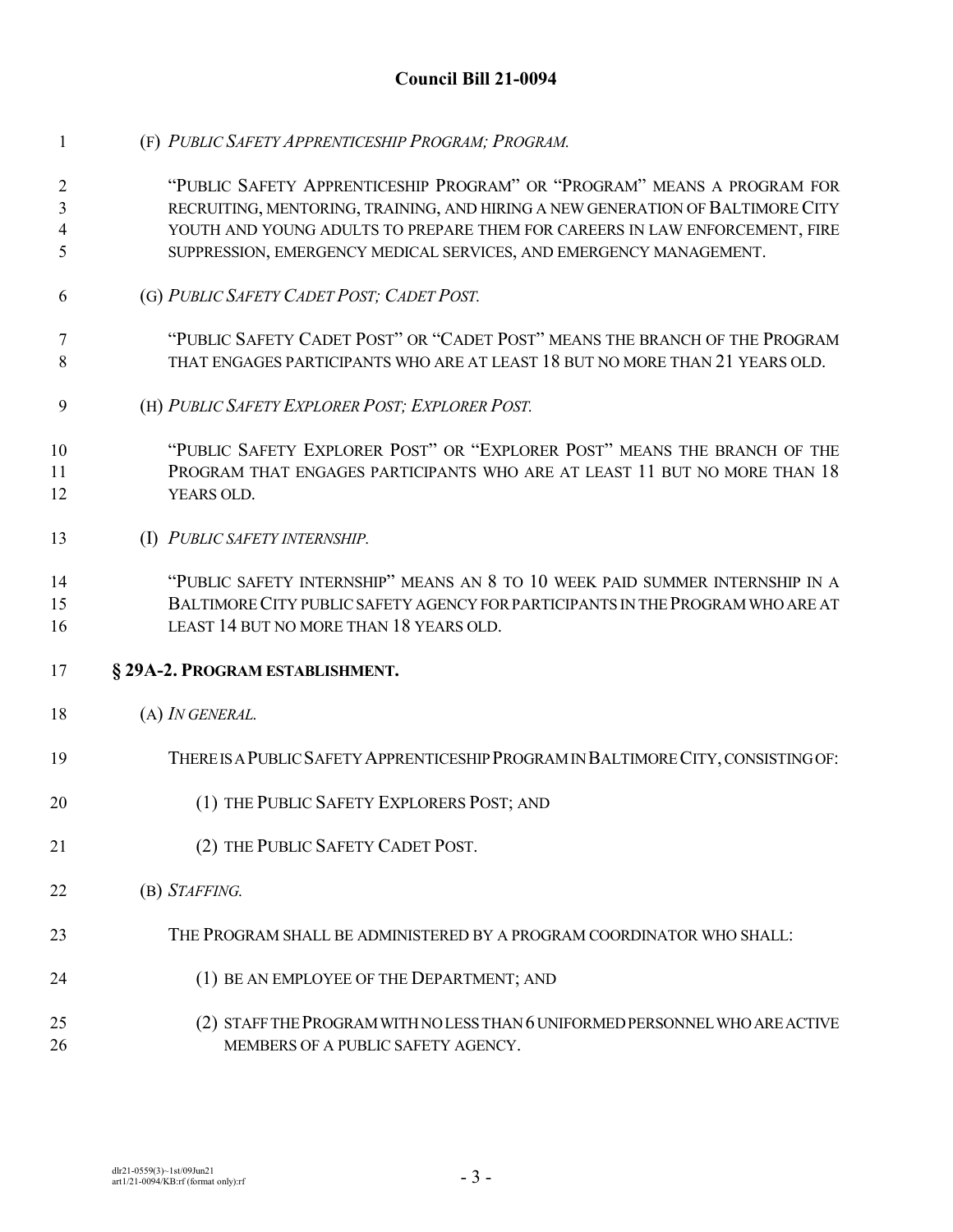| 1  | (C) PUBLIC SAFETY EXPLORERS POST.                                               |
|----|---------------------------------------------------------------------------------|
| 2  | (1) BY JULY 1, 2023, THE BALTIMORE CITY FIRE DEPARTMENT SHALL DEVELOP AND       |
| 3  | IMPLEMENT A MULTI-DISCIPLINARY LOCAL PUBLIC SAFETY EXPLORERS POST IN            |
| 4  | PARTNERSHIP WITH PUBLIC SAFETY AGENCIES IN BALTIMORE CITY.                      |
| 5  | (2) THE GOALS AND OBJECTIVES OF THE EXPLORERS POST ARE TO:                      |
| 6  | (I) EXPOSE YOUTH IN BALTIMORE CITY TO PUBLIC SAFETY CAREERS;                    |
| 7  | (II) SERVE AS A LOCAL RECRUITMENT TOOL FOR FUTURE MEN AND WOMEN IN PUBLIC       |
| 8  | SAFETY PROFESSIONS;                                                             |
| 9  | (III) BUILD BETTER COMMUNITY RELATIONS EFFORTS IN BALTIMORE CITY BETWEEN        |
| 10 | PUBLIC SAFETY AGENCIES, YOUTH, AND THE COMMUNITY;                               |
| 11 | (IV) UTILIZE ACTIVE PERSONNEL WITHIN EACH OF BALTIMORE CITY'S PUBLIC SAFETY     |
| 12 | AGENCIES TO SERVE AS RECRUITERS, MENTORS, AND TRAINERS; AND                     |
| 13 | (V) DEVELOP PROGRAMMING THAT BUILDS CHARACTER, DEVELOPS LEADERSHIP              |
| 14 | SKILLS, AND FOSTERS AN APPRECIATION FOR COMMUNITY SERVICE AND GOOD              |
| 15 | CITIZENSHIP.                                                                    |
| 16 | (3) IN ORDER TO BE ELIGIBLE TO PARTICIPATE IN THE EXPLORERS POST, AN INDIVIDUAL |
| 17 | SHALL:                                                                          |
| 18 | (I) HAVE APPROVAL FROM THE INDIVIDUAL'S PARENT OR GUARDIAN;                     |
| 19 | (II) BE AT LEAST 11 BUT NO MORE THAN 18 YEARS OLD;                              |
| 20 | (III) BE A BALTIMORE CITY RESIDENT;                                             |
| 21 | (IV) BE A CITIZEN OF THE UNITED STATES OF AMERICA AT THE TIME OF APPLICATION;   |
| 22 | (V) BE ENROLLED IN A BALTIMORE CITY-BASED PUBLIC, PUBLIC CHARTER, PRIVATE,      |
| 23 | OR PAROCHIAL SCHOOL;                                                            |
| 24 | (VI) AT THE TIME OF ENTRY INTO THE PROGRAM, HAVE AND MAINTAIN A MINIMUM OF      |
| 25 | A "C" AVERAGE IN SCHOOL; AND                                                    |
| 26 | (VII) BE ABLE TO SAFELY PERFORM THE DUTIES OF AN EXPLORER WITHOUT POSING        |
| 27 | A THREAT TO THE HEALTH AND SAFETY OF THEMSELVES OR OTHERS.                      |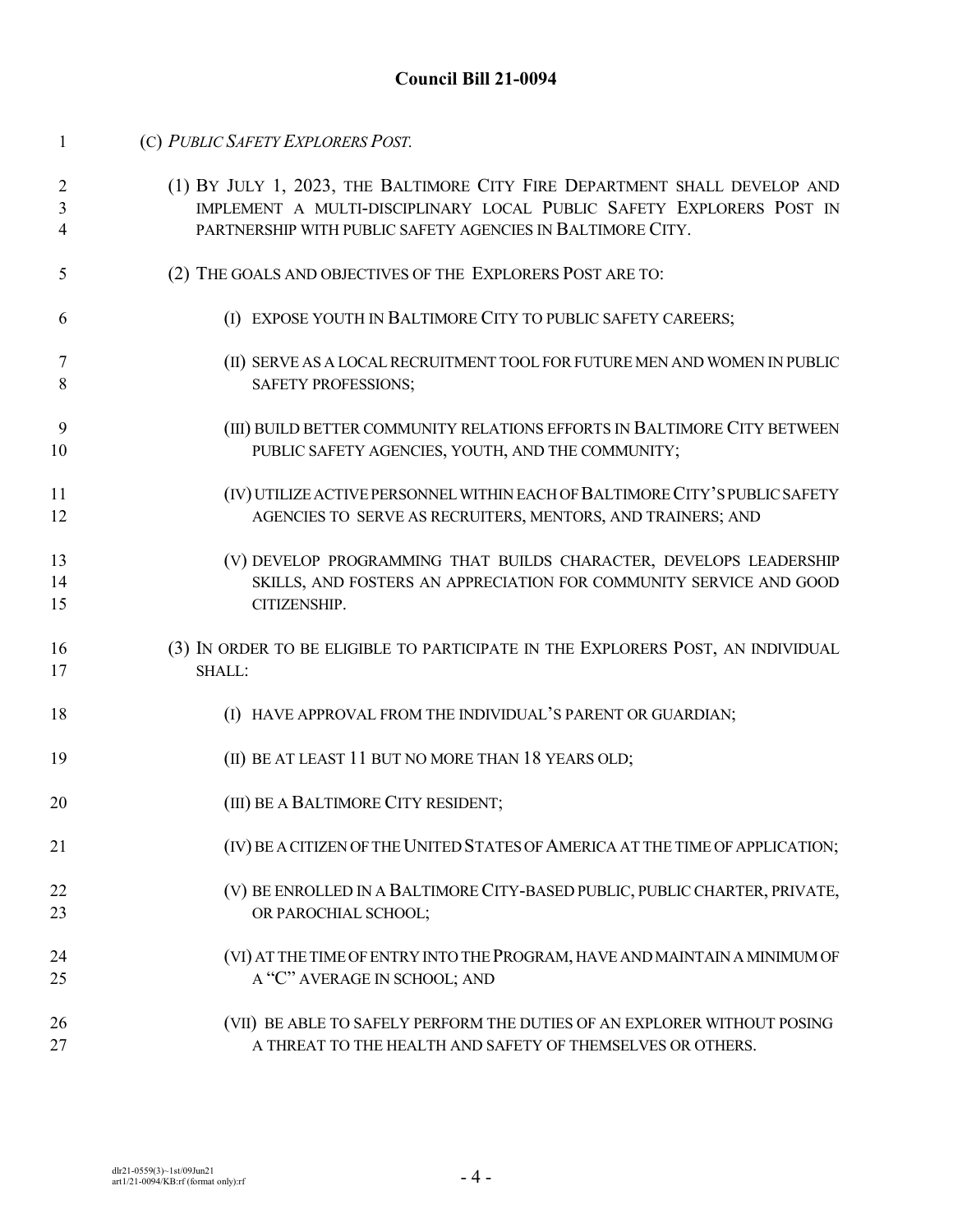| 1           | (D) PUBLIC SAFETY INTERNSHIP.                                                                                                                                                                              |
|-------------|------------------------------------------------------------------------------------------------------------------------------------------------------------------------------------------------------------|
| 2           | (1) IN GENERAL.                                                                                                                                                                                            |
| 3<br>4<br>5 | THE PUBLIC SAFETY INTERNSHIP WILL PROVIDE YOUTH WHO ARE CURRENT PARTICIPANTS<br>IN THE PROGRAM WITH THE OPPORTUNITY TO TAKE PART IN AN 8 TO 10 WEEK PAID<br>SUMMER INTERNSHIP WITH A PUBLIC SAFETY AGENCY. |
| 6           | (2) ELIGIBILITY.                                                                                                                                                                                           |
| 7<br>8      | IN ORDER TO BE ELIGIBLE FOR A PUBLIC SAFETY INTERNSHIP UNDER THE PROGRAM, AN<br><b>INDIVIDUAL SHALL:</b>                                                                                                   |
| 9           | (I) BE AT LEAST 14 BUT NO MORE THAN 18 YEARS OLD;                                                                                                                                                          |
| 10<br>11    | (II) HAVE ATTENDED 60% OF THE EXPLORERS POST ACTIVITIES WITHIN THE FISCAL<br>YEAR IMMEDIATELY PRECEDING THE APPLICATION;                                                                                   |
| 12          | (III) HAVE APPROVAL FROM THE INDIVIDUAL'S PARENT OR GUARDIAN;                                                                                                                                              |
| 13          | (IV) BE A BALTIMORE CITY RESIDENT;                                                                                                                                                                         |
| 14          | (V) BE A CITIZEN OF THE UNITED STATES OF AMERICA AT THE TIME OF APPLICATION;                                                                                                                               |
| 15<br>16    | (VI) BE ENROLLED IN A BALTIMORE CITY-BASED PUBLIC, PUBLIC CHARTER, PRIVATE,<br>OR PAROCHIAL SCHOOL;                                                                                                        |
| 17<br>18    | (VII) AT THE TIME OF ENTRY INTO THE PROGRAM, HAVE AND MAINTAIN A MINIMUM<br>OF A "C" AVERAGE IN SCHOOL;                                                                                                    |
| 19<br>20    | (VIII) BE ABLE TO SAFELY PERFORM THE DUTIES OF AN EXPLORER WITHOUT POSING<br>A THREAT TO THE HEALTH AND SAFETY OF THEMSELVES OR OTHERS.                                                                    |
| 21          | (IX) COMPLETE ALL DOCUMENTATION REQUIRED BY THE DEPARTMENT; AND                                                                                                                                            |
| 22<br>23    | (X) PARTICIPATE IN A FORMAL INTERVIEW PROCESS WITH REPRESENTATIVES FROM<br>PUBLIC SAFETY AGENCIES.                                                                                                         |
| 24          | (3) CURRICULUM.                                                                                                                                                                                            |
| 25<br>26    | THE BALTIMORE CITY FIRE DEPARTMENT, IN PARTNERSHIP WITH OTHER PUBLIC SAFETY<br>AGENCIES, SHALL DEVELOP AND IMPLEMENT A HANDS-ON CURRICULUM OF MODULES                                                      |
| 27          | THAT EXPOSE PUBLIC SAFETY INTERNSHIP PARTICIPANTS TO THE VARIOUS UNIFORMED                                                                                                                                 |
| 28          | AND NON-UNIFORMED CAREER PATHS WITHIN BALTIMORE CITY PUBLIC SAFETY AGENCIES.                                                                                                                               |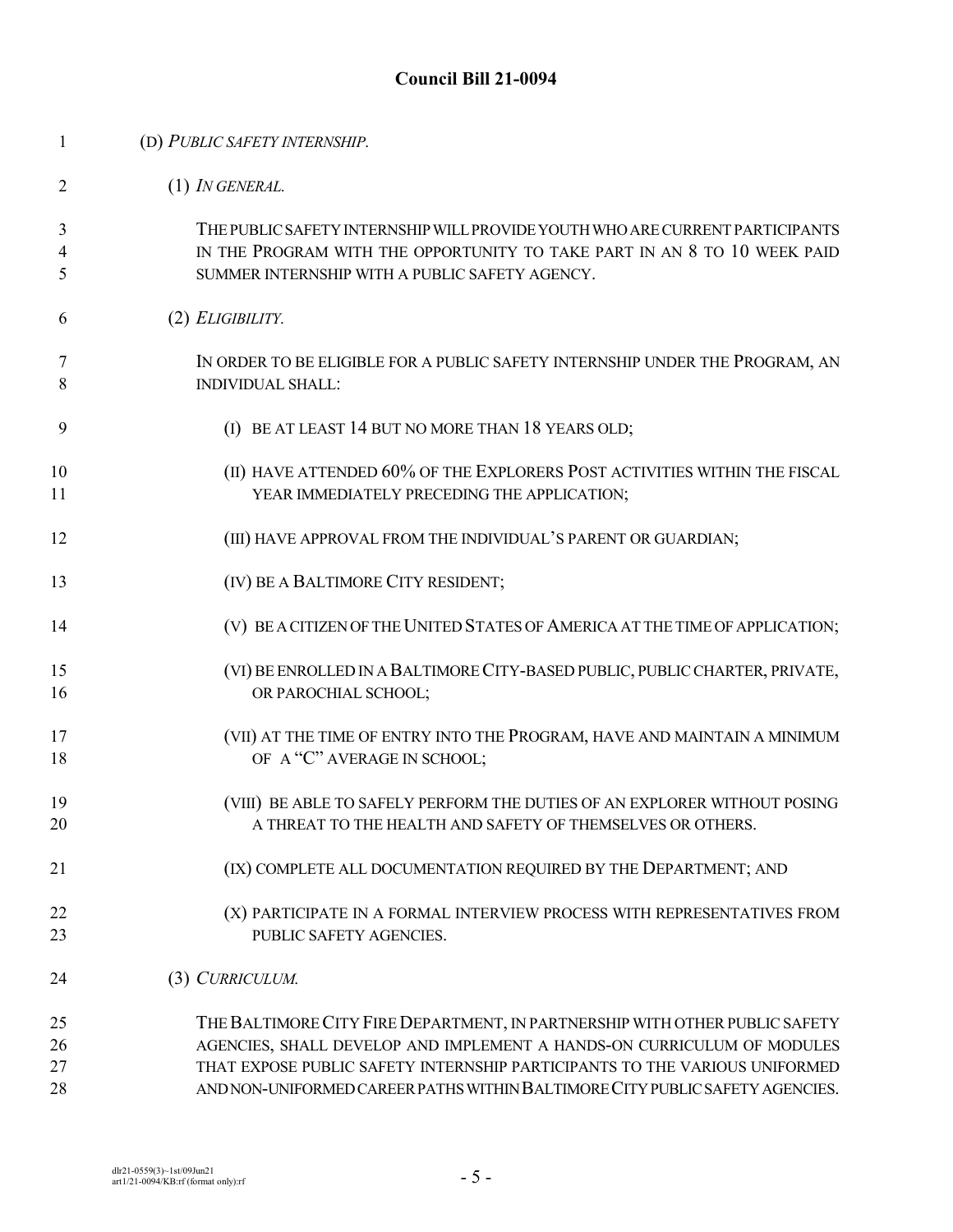| $\mathbf{1}$ | (E) PUBLIC SAFETY CADET POST.                                                  |
|--------------|--------------------------------------------------------------------------------|
| 2            | (1) THE PUBLIC SAFETY CADET POST SHALL PROVIDE ELIGIBLE INDIVIDUALS WHO ARE    |
| 3            | PARTICIPANTS IN THE PROGRAM WITH THE OPPORTUNITY TO:                           |
| 4            | (I) BE HIRED BY A PUBLIC SAFETY AGENCY IN THE CAREER TRACK OF THE              |
| 5            | PARTICIPANT'S CHOICE; AND                                                      |
| 6            | (II) RECEIVE ON-THE-JOB TRAINING AND SKILLS DEVELOPMENT FOR A PERIOD OF NOT    |
| 7            | MORE THAN 3 YEARS.                                                             |
| 8            | (2) IN ORDER TO BE ELIGIBLE TO PARTICIPATE IN THE PUBLIC SAFETY CADET POST, AN |
| 9            | <b>INDIVIDUAL SHALL:</b>                                                       |
| 10           | (I) BE AT LEAST 18 YEARS OLD BUT NO MORE THAN 21 YEARS OLD;                    |
| 11           | (II) HAVE BEEN A BALTIMORE CITY RESIDENT AND ENROLLED IN A BALTIMORE           |
| 12           | CITY-BASED PUBLIC, PUBLIC CHARTER, PRIVATE, OR PAROCHIAL SCHOOL FOR AT         |
| 13           | LEAST 2 CONSECUTIVE YEARS PRIOR TO APPLYING FOR A CADET POST POSITION;         |
| 14           | <b>AND</b>                                                                     |
| 15           | (III) MEET ALL OF THE HIRING REQUIREMENTS IN ACCORDANCE WITH:                  |
| 16           | (A) THE BALTIMORE CITY ADMINISTRATIVE MANUAL; AND                              |
| 17           | (B) THE RULES AND REGULATIONS GOVERNING THE PUBLIC SAFETY AGENCY               |
| 18           | CHOSEN BY THE CADET.                                                           |
| 19           | (3) (1) THE APPOINTING AGENCY SHALL HIRE CADETS FOR AT LEAST 3 YEARS FOR       |
| 20           | FULL-TIME, ON-THE-JOB TRAINING AND SKILLS DEVELOPMENT.                         |
| 21           | (II) DURING THAT TIME, THE HIRED CADET:                                        |
| 22           | (A) MAY NOT BE SUBJECT TO CIVIL SERVICE LAWS OR RULES;                         |
| 23           | (B) MAY NOT BE ENTITLED TO ANY BENEFITS OF CIVIL SERVICE LAWS OR RULES;        |
| 24           | (C) MAY NOT BE SUBJECT OR ENTITLED TO THE BENEFITS OF ANY RETIREMENT OR        |
| 25           | PENSION LAW, NOR MAY ANY DEDUCTION BE MADE FROM THE CADET'S                    |
| 26           | COMPENSATION FOR THAT PURPOSE;                                                 |
| 27           | (D) MAY BE TERMINATED BY THE APPOINTING PUBLIC SAFETY AGENCY AT ANY            |
| 28           | TIME;                                                                          |
| 29           | (E) SHALL BE TERMINATED BY THE APPOINTING AUTHORITY IF THE CADET FAILS         |
| 30           | TO ADHERE TO THE RULES AND REGULATIONS OF THE PROGRAM; AND                     |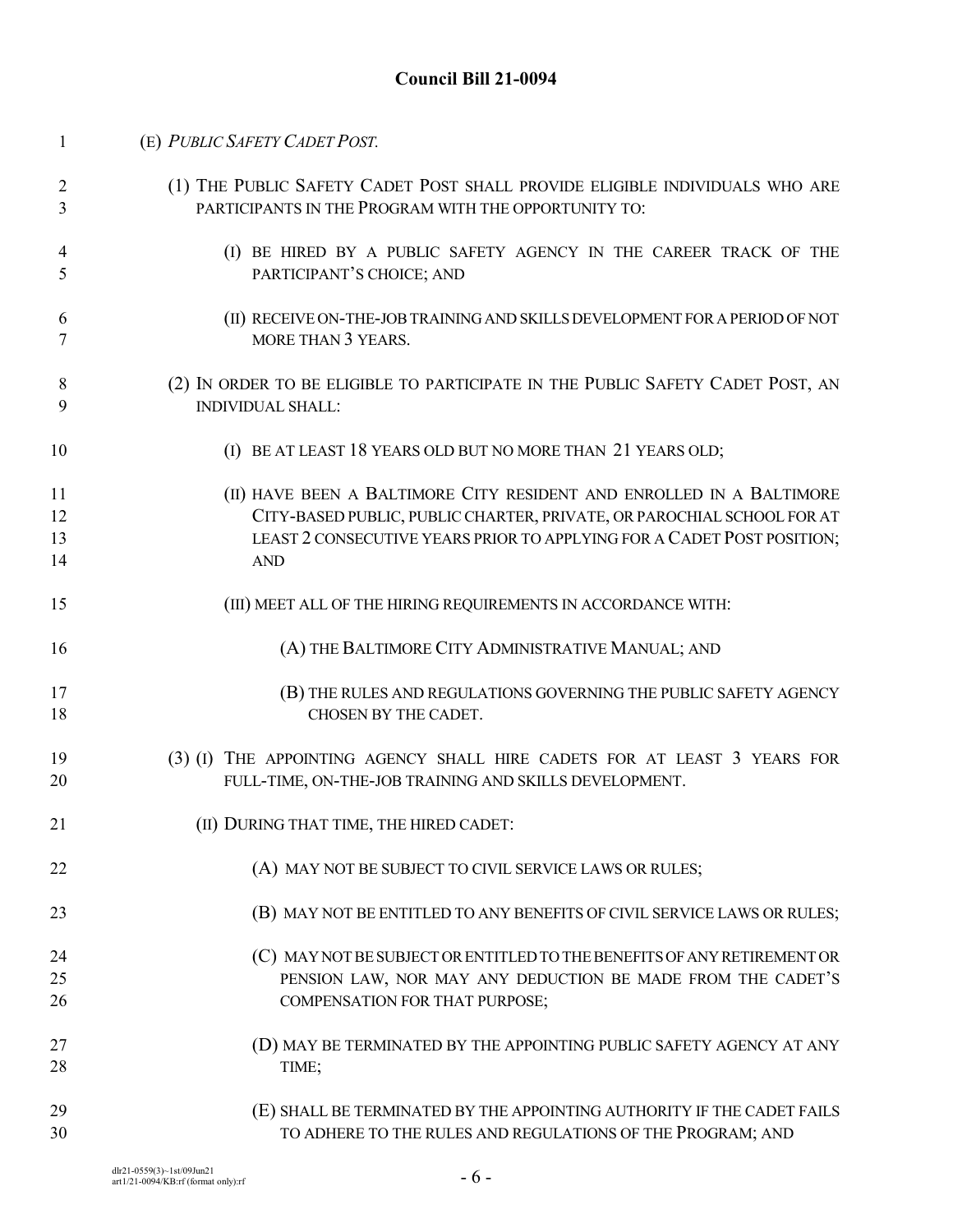# **Council Bill 21-0094**

| $\mathbf{1}$   | (F) SHALL BE CONSIDERED AN EMPLOYEE OF THE CITY OF BALTIMORE FOR THE             |
|----------------|----------------------------------------------------------------------------------|
| $\overline{2}$ | PURPOSE OF WORKERS' COMPENSATION.                                                |
| 3              | (4) EACH FISCAL YEAR THE CADET POST SHALL HIRE 50 YOUNG ADULTS, 25 OF WHOM SHALL |
| 4              | SERVE IN THE LAW ENFORCEMENT CAREER TRACK AND 25 OF WHOM SHALL SERVE IN THE      |
| 5              | FIRE AND EMERGENCY MEDICAL SERVICES CAREER TRACK. THESE INDIVIDUALS SHALL        |
| 6              | MATRICULATE THROUGH THE CADET POST AS A COHORT, WITH EXPANSION OF AVAILABLE      |
| 7              | POSITIONS IN THE CADET POST BEING DEPENDENT ON AVAILABLE FUNDS.                  |
| 8              | (5) ANY INDIVIDUAL WHO SUCCESSFULLY COMPLETES THE PUBLIC SAFETY CADET POST WITH  |
| 9              | A PUBLIC SAFETY AGENCY, IN ACCORDANCE WITH THE BALTIMORE CITY ADMINISTRATIVE     |
| 10             | MANUAL, SHALL BE APPOINTED TO FILL A VACANCY IN A UNIFORMED POSITION IN THE      |
| 11             | LOWEST GRADE OF THE PUBLIC SAFETY AGENCY WITHOUT CERTIFICATION FROM AN           |
| 12             | ELIGIBILITY LIST PREPARED BY THE DEPARTMENT OF HUMAN RESOURCES OR THE PUBLIC     |
| 13             | SAFETY AGENCY HIRING THE INDIVIDUAL.                                             |
| 14             | (6) FIRE DEPARTMENT CADET DUTIES SHALL INCLUDE:                                  |
| 15             | (I) COMPLETION OF ALL BALTIMORE CITY FIRE ACADEMY TRAINING MODULES AND           |
| 16             | CERTIFICATIONS;                                                                  |
| 17             | (II) AN ACADEMY AND FIELD OPERATIONS TRAINING ROTATION LASTING 18 MONTHS;        |
| 18             | <b>AND</b>                                                                       |
| 19             | (III) ALL ADMINISTRATIVE FUNCTIONS THAT FALL INTO THIS CLASSIFICATION OF WORK    |
| 20             | AS PRESCRIBED BY THE PUBLIC SAFETY AGENCY CHOSEN BY THE CADET.                   |
| 21             | (7) LAW ENFORCEMENT CADET DUTIES SHALL INCLUDE:                                  |
| 22             | (I) MAINTAINING AND FILING RECORDS;                                              |
| 23             | (II) OPERATING OFFICE COMPUTERS AND MACHINES;                                    |
| 24             | (III) ANSWERING TELEPHONES;                                                      |
| 25             | (IV) ENTERING AND INDEXING OFFICIAL DOCUMENTS;                                   |
| 26             | (V) PREPARING ROUTINE REPORTS;                                                   |
| 27             | (VI) PREPARING AND TABULATING FACTS AND FIGURES FOR STATISTICAL PURPOSES;        |
| 28             | <b>AND</b>                                                                       |
| 29             | (VII) ALL OTHER ADMINISTRATIVE FUNCTIONS THAT DO NOT REQUIRE LAW                 |
| 30             | ENFORCEMENT AUTHORITY.                                                           |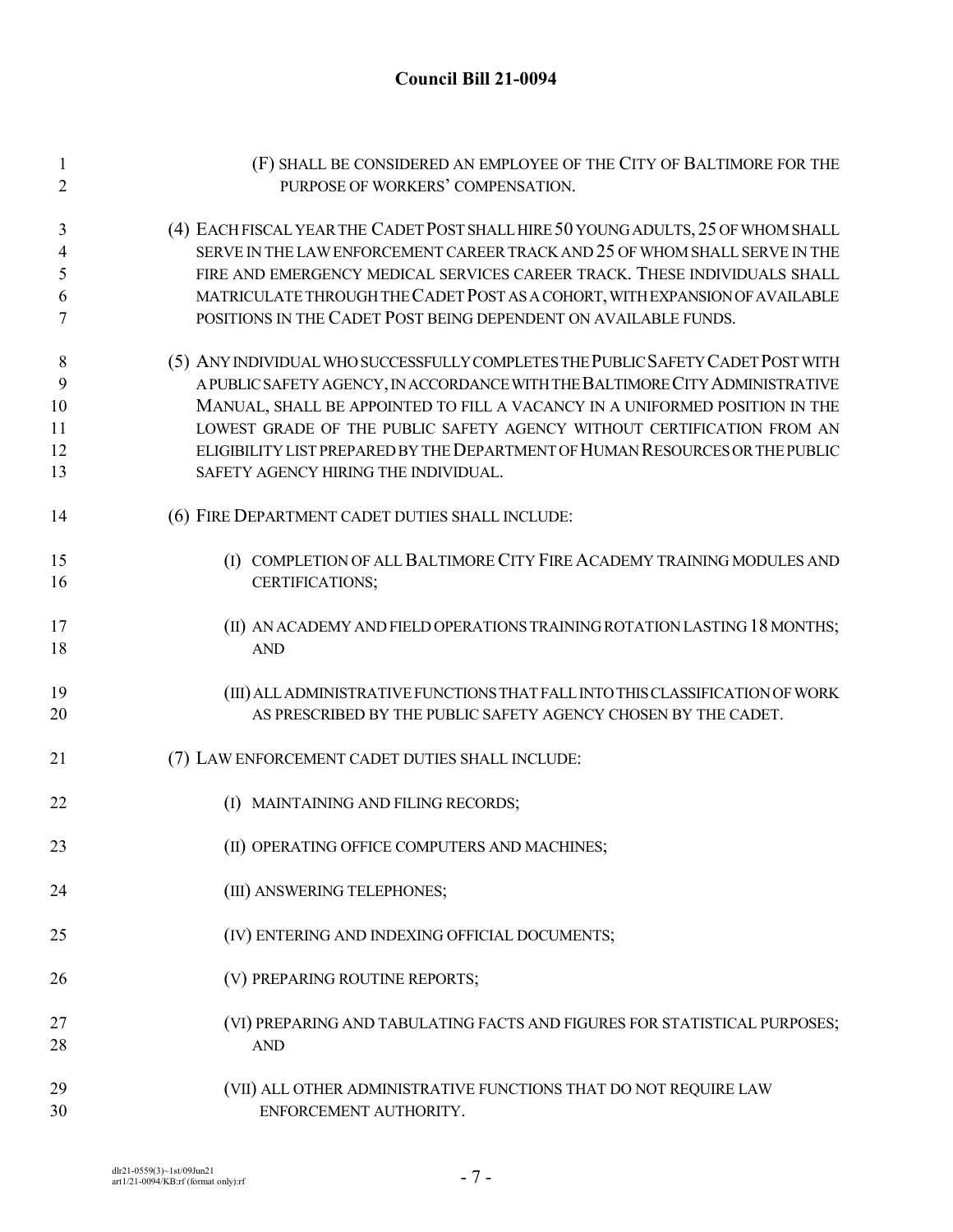# **Council Bill 21-0094**

| $\mathbf{1}$   | § 29A-3. PROGRAM FUNDING.                                                          |
|----------------|------------------------------------------------------------------------------------|
| $\overline{2}$ | (A) PUBLIC SAFETY APPRENTICESHIP PROGRAM.                                          |
| 3              | PROGRAM FUNDING SHALL BE SUBJECT TO AN APPROPRIATION OF FUNDS IN ACCORDANCE        |
| 4              | WITH THE CITY CHARTER.                                                             |
| 5              | (B) PUBLIC SAFETY INTERNSHIP.                                                      |
| 6              | AN APPROPRIATE ALLOCATION OF FUNDS MAY BE PROVIDED FOR MISCELLANEOUS COSTS         |
| 7              | ASSOCIATED WITH THE PUBLIC SAFETY INTERNSHIP, INCLUDING TRANSPORTATION FEES FOR    |
| 8              | PARTICIPANTS.                                                                      |
| 9              | (C) EMERGENCY MEDICAL TECHNICIAN APPRENTICES AND FIREFIGHTER APPRENTICES.          |
| 10             | ON THE SUCCESSFUL COMPLETION OF THE FIRE DEPARTMENT'S CADET TRAINING PROGRAM       |
| 11             | AND SUBJECT TO THE AVAILABILITY OF FUNDS, FUNDS SHALL BE MADE AVAILABLE TO         |
| 12             | CONTINUE TO EMPLOY 25 EMERGENCY MEDICAL TECHNICIAN APPRENTICES OR FIREFIGHTER      |
| 13             | APPRENTICES FOR UP TO 2 YEARS, OR AS VACANCIES BECOME AVAILABLE IN THE AGENCY.     |
| 14             | § 29A-4. COMPENSATION.                                                             |
| 15             | (A) PUBLIC SAFETY INTERNSHIP COMPENSATION.                                         |
| 16             | SUBJECT TO THE AVAILABILITY OF FUNDS, ON OR BEFORE JULY 1, 2023, INDIVIDUALS HIRED |
| 17             | TO PARTICIPATE IN THE 8 TO 10 WEEK PUBLIC SAFETY INTERNSHIP SHALL BE PAID NO LESS  |
| 18             | THAN \$15 PER HOUR, WITH THAT COMPENSATION BEING EVALUATED ON A YEAR-TO-YEAR       |
| 19             | BASIS TO BE CONSISTENT WITH MARKET RATES AND PROGRAM AVAILABILITY.                 |
| 20             | (B) PUBLIC SAFETY CADET POST COMPENSATION.                                         |
| 21             | SUBJECT TO THE AVAILABILITY OF FUNDS, INDIVIDUALS SELECTED TO PARTICIPATE IN THE   |
| 22             | CADET POST SHALL RECEIVE A COMPENSATION PACKAGE THAT INCLUDES :                    |
| 23             | (1) A SALARY NOT TO EXCEED 57% OF A BALTIMORE POLICE OFFICER'S ENTRY-LEVEL         |
| 24             | <b>SALARY; AND</b>                                                                 |
| 25             | (2) ALL APPLICABLE BENEFITS.                                                       |
| 26             | § 29A-5. ANNUAL REPORT.                                                            |
| 27             | (A) <i>IN GENERAL</i> .                                                            |
| 28             | (1) ON OR BEFORE JUNE 30 OF EACH YEAR, THE DEPARTMENT SHALL REPORT TO THE MAYOR    |
| 29             | AND CITY COUNCIL OF BALTIMORE THE FOLLOWING INFORMATION REGARDING THE              |
| 30             | PUBLIC SAFETY APPRENTICESHIP PROGRAM:                                              |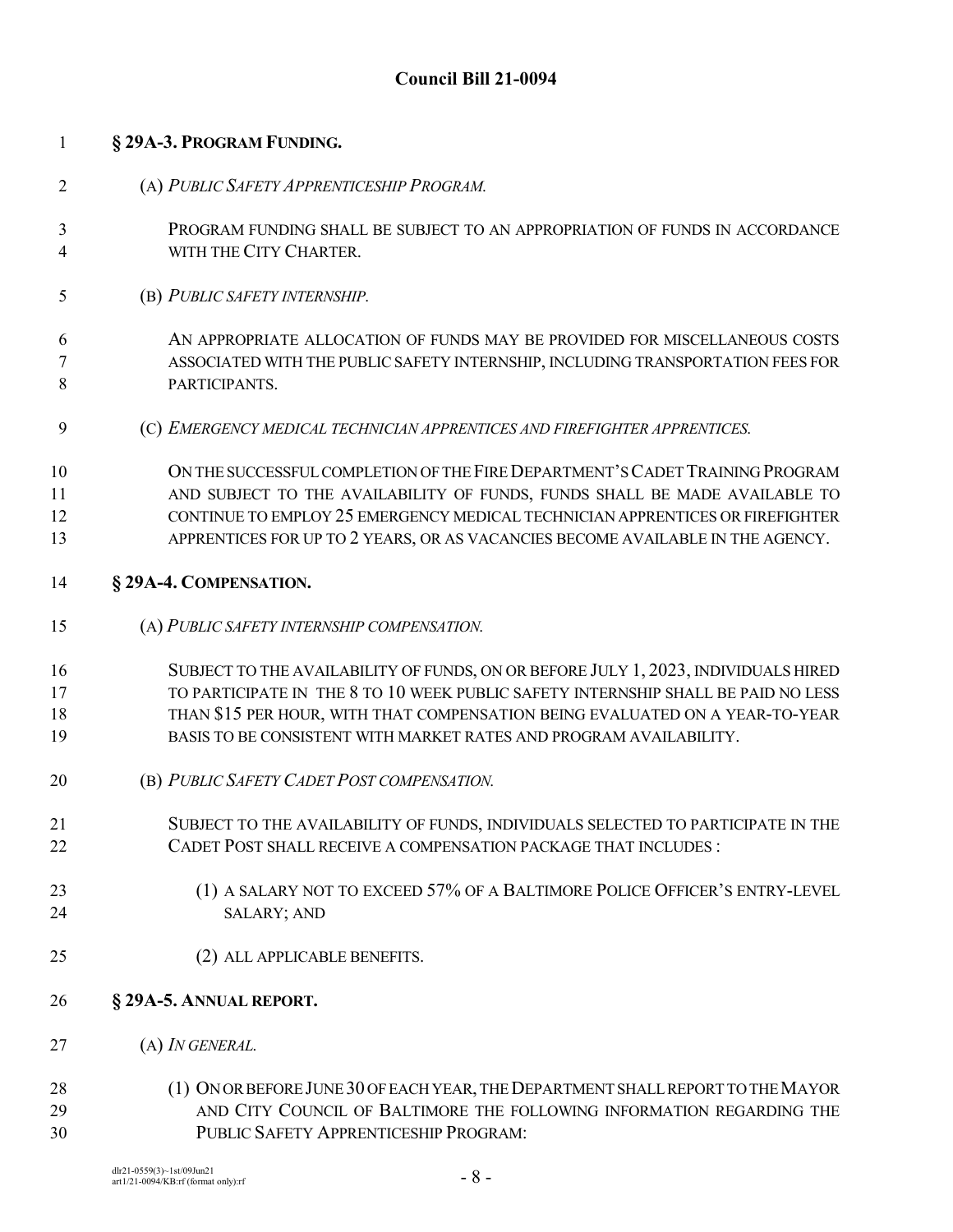# **Council Bill 21-0094**

| $\mathbf{1}$   | (I) THE NUMBER OF RECRUITMENT AND OUTREACH EVENTS THAT THE PROGRAM              |
|----------------|---------------------------------------------------------------------------------|
| $\overline{2}$ | HOSTED AND PARTICIPATED IN;                                                     |
| 3              | (II) THE NUMBER OF ACTIVE YOUTH AND YOUNG ADULTS WHO PARTICIPATED IN AT         |
| 4              | LEAST 60% OF THE ACTIVITIES HOSTED BY THE EXPLORERS POST;                       |
| 5              | (III) THE CURRICULUM, MODULES, AND OTHER LEARNING MATERIALS THAT WERE           |
| 6              | USED FOR PROGRAMMING TO BUILD CHARACTER, DEVELOP LEADERSHIP, AND                |
| 7              | DEVELOP AN APPRECIATION FOR COMMUNITY SERVICE AND GOOD CITIZENSHIP;             |
| 8              | (IV) THE NUMBER OF YOUTH AND YOUNG ADULTS SELECTED TO PARTICIPATE IN THE        |
| 9              | PUBLIC SAFETY INTERNSHIP; AND                                                   |
| 10             | (V) THE NUMBER OF YOUTH AND YOUNG ADULTS HIRED INTO THE PUBLIC SAFETY           |
| 11             | <b>CADET POST.</b>                                                              |
| 12             | (2) THE INFORMATION REQUIRED UNDER PARAGRAPH (1) OF THIS SUBSECTION:            |
| 13             | (I) MAY NOT INCLUDE PARTICIPANTS' NAMES; AND                                    |
| 14             | (II) SHALL BE DISAGGREGATED BY RACE AND GENDER.                                 |
| 15             | (B) OTHER REPORTING REQUIREMENTS.                                               |
| 16             | ON OR BEFORE JUNE 30 OF EACH YEAR, THE DEPARTMENT SHALL REPORT THE TO THE MAYOR |
| 17             | AND CITY COUNCIL OF BALTIMORE THE FOLLOWING INFORMATION FROM THE PREVIOUS       |
| 18             | FISCAL YEAR:                                                                    |
| 19             | (1) THE TOTAL AMOUNT OF FUNDS THAT WERE APPROPRIATED TO THE PUBLIC SAFETY       |
| 20             | <b>APPRENTICESHIP PROGRAM;</b>                                                  |
| 21             | (2) THE REMAINING BALANCE OF UNUSED FUNDS THAT WERE APPROPRIATED TO THE         |
| 22             | PUBLIC SAFETY EXPLORERS POST;                                                   |
| 23             | (3) THE ADMINISTRATIVE, OPERATIONAL, AND PROGRAMMING COSTS ASSOCIATED WITH      |
| 24             | THE PUBLIC SAFETY INTERNSHIP;                                                   |
| 25             | (4) THE ADMINISTRATIVE, PERSONNEL, AND TRAINING COSTS ASSOCIATED WITH THE       |
| 26             | PUBLIC SAFETY CADET POST; AND                                                   |
| 27             | (5) THE PERSONNEL COST TO STAFF THE PUBLIC SAFETY APPRENTICESHIP PROGRAM WITH   |
| 28             | UNIFORMED PERSONNEL.                                                            |